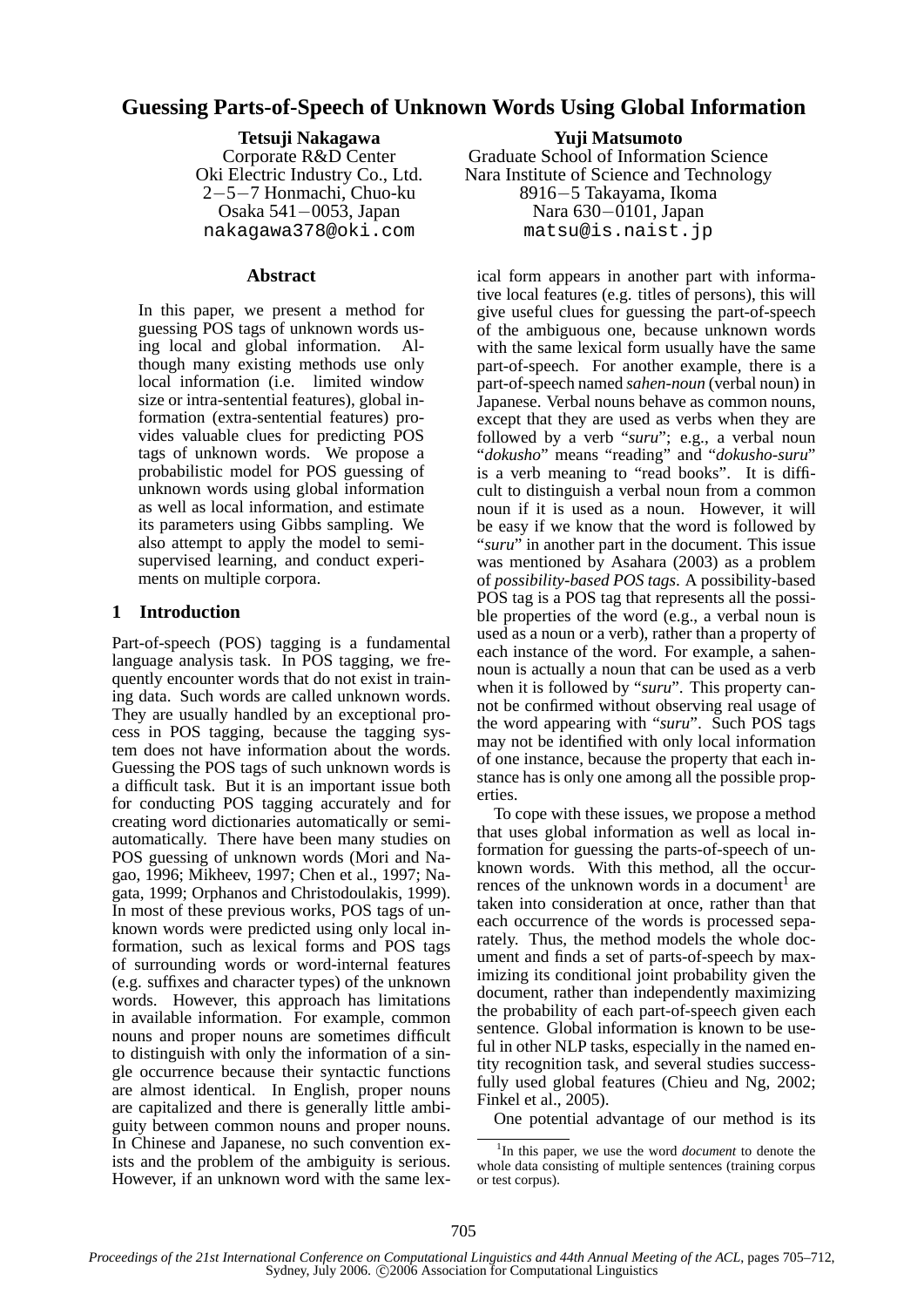ability to incorporate unlabeled data. Global features can be increased by simply adding unlabeled data into the test data.

Models in which the whole document is taken into consideration need a lot of computation compared to models with only local features. They also cannot process input data one-by-one. Instead, the entire document has to be read before processing. We adopt Gibbs sampling in order to compute the models efficiently, and these models are suitable for offline use such as creating dictionaries from raw text where real-time processing is not necessary but high-accuracy is needed to reduce human labor required for revising automatically analyzed data.

The rest of this paper is organized as follows: Section 2 describes a method for POS guessing of unknown words which utilizes global information. Section 3 shows experimental results on multiple corpora. Section 4 discusses related work, and Section 5 gives conclusions.

# **2 POS Guessing of Unknown Words with Global Information**

We handle POS guessing of unknown words as a sub-task of POS tagging, in this paper. We assume that POS tags of known words are already determined beforehand, and positions in the document where unknown words appear are also identified. Thus, we focus only on prediction of the POS tags of unknown words.

In the rest of this section, we first present a model for POS guessing of unknown words with global information. Next, we show how the test data is analyzed and how the parameters of the model are estimated. A method for incorporating unlabeled data with the model is also discussed.

#### **2.1 Probabilistic Model Using Global Information**

We attempt to model the probability distribution of the parts-of-speech of all occurrences of the unknown words in a document which have the same lexical form. We suppose that such partsof-speech have correlation, and the part-of-speech of each occurrence is also affected by its local context. Similar situations to this are handled in physics. For example, let us consider a case where a number of electrons with spins exist in a system. The spins interact with each other, and each spin is also affected by the external magnetic field. In the physical model, if the state of the system is s and the energy of the system is  $E(s)$ , the probability distribution of s is known to be represented by the following Boltzmann distribution:

$$
P(\mathbf{s}) = \frac{1}{Z} \exp\{-\beta E(\mathbf{s})\},\tag{1}
$$

where  $\beta$  is inverse temperature and Z is a normalizing constant defined as follows:

$$
Z = \sum_{s} \exp\{-\beta E(s)\}.
$$
 (2)

Takamura et al. (2005) applied this model to an NLP task, semantic orientation extraction, and we apply it to POS guessing of unknown words here.

Suppose that unknown words with the same lexical form appear  $K$  times in a document. Assume that the number of possible POS tags for unknown words is  $N$ , and they are represented by integers from 1 to  $N$ . Let  $t_k$  denote the POS tag of the kth occurrence of the unknown words, let  $w_k$  denote the local context (e.g. the lexical forms and the POS tags of the surrounding words) of the kth occurrence of the unknown words, and let w and t denote the sets of  $w_k$  and  $t_k$  respectively:

$$
\mathbf{w} = \{w_1, \cdots, w_K\}, \mathbf{t} = \{t_1, \cdots, t_K\}, \ t_k \in \{1, \cdots, N\}.
$$

 $\lambda_{i,j}$  is a weight which denotes strength of the interaction between parts-of-speech  $i$  and  $j$ , and is symmetric  $(\lambda_{i,j} = \lambda_{j,i})$ . We define the energy where POS tags of unknown words given w are t as follows: (  $\ddot{\phantom{1}}$ 

$$
E(\mathbf{t}|\mathbf{w}) = -\left\{\frac{1}{2}\sum_{k=1}^{K}\sum_{\substack{k'=1\\k'\neq k}}^{K}\lambda_{t_k, t_{k'}} + \sum_{k=1}^{K}\log p_0(t_k|w_k)\right\},\tag{3}
$$

where  $p_0(t|w)$  is an initial distribution (local model) of the part-of-speech  $t$  which is calculated with only the local context  $w$ , using arbitrary statistical models such as maximum entropy models. The right hand side of the above equation consists of two components; one represents global interactions between each pair of parts-of-speech, and the other represents the effects of local information.

In this study, we fix the inverse temperature  $\beta = 1$ . The distribution of t is then obtained from  $\ddot{\phantom{1}}$ 

Equation (1), (2) and (3) as follows:  
\n
$$
P(\mathbf{t}|\mathbf{w}) = \frac{1}{Z(\mathbf{w})} p_0(\mathbf{t}|\mathbf{w}) \exp\left\{\frac{1}{2} \sum_{k=1}^{K} \sum_{\substack{k'=1 \ k' \neq k}}^{K} \lambda_{t_k, t_{k'}}\right\}, \quad (4)
$$

$$
Z(\mathbf{w}) = \sum_{\mathbf{t} \in \mathcal{T}(\mathbf{w})} p_0(\mathbf{t}|\mathbf{w}) \exp\left\{\frac{1}{2} \sum_{k=1}^{K} \sum_{\substack{k'=1\\k' \neq k}}^{K} \lambda_{t_k, t_{k'}}\right\},\tag{5}
$$

$$
p_0(\mathbf{t}|\mathbf{w}) \equiv \prod_{k=1} p_0(t_k|w_k), \tag{6}
$$

where  $T(w)$  is the set of possible configurations of POS tags given w. The size of  $\mathcal{T}(\mathbf{w})$  is  $N^K$ , because there are  $K$  occurrences of the unknown words and each unknown word can have one of N POS tags. The above equations can be rewritten as follows by defining a function  $f_{i,j}(\mathbf{t})$ :

$$
f_{i,j}(\mathbf{t}) \equiv \frac{1}{2} \sum_{k=1}^{K} \sum_{\substack{k'=1\\k' \neq k}}^{K} \delta(t_k, i) \delta(t_{k'}, j), \tag{7}
$$

$$
P(\mathbf{t}|\mathbf{w}) = \frac{1}{Z(\mathbf{w})} p_0(\mathbf{t}|\mathbf{w}) \exp\left\{\sum_{i=1}^{N} \sum_{j=1}^{N} \lambda_{i,j} f_{i,j}(\mathbf{t})\right\}, \quad (8)
$$

$$
Z(\mathbf{w}) = \sum_{\mathbf{t} \in \mathcal{T}(\mathbf{w})} p_0(\mathbf{t}|\mathbf{w}) \exp\left\{\sum_{i=1}^N \sum_{j=1}^N \lambda_{i,j} f_{i,j}(\mathbf{t})\right\},\quad(9)
$$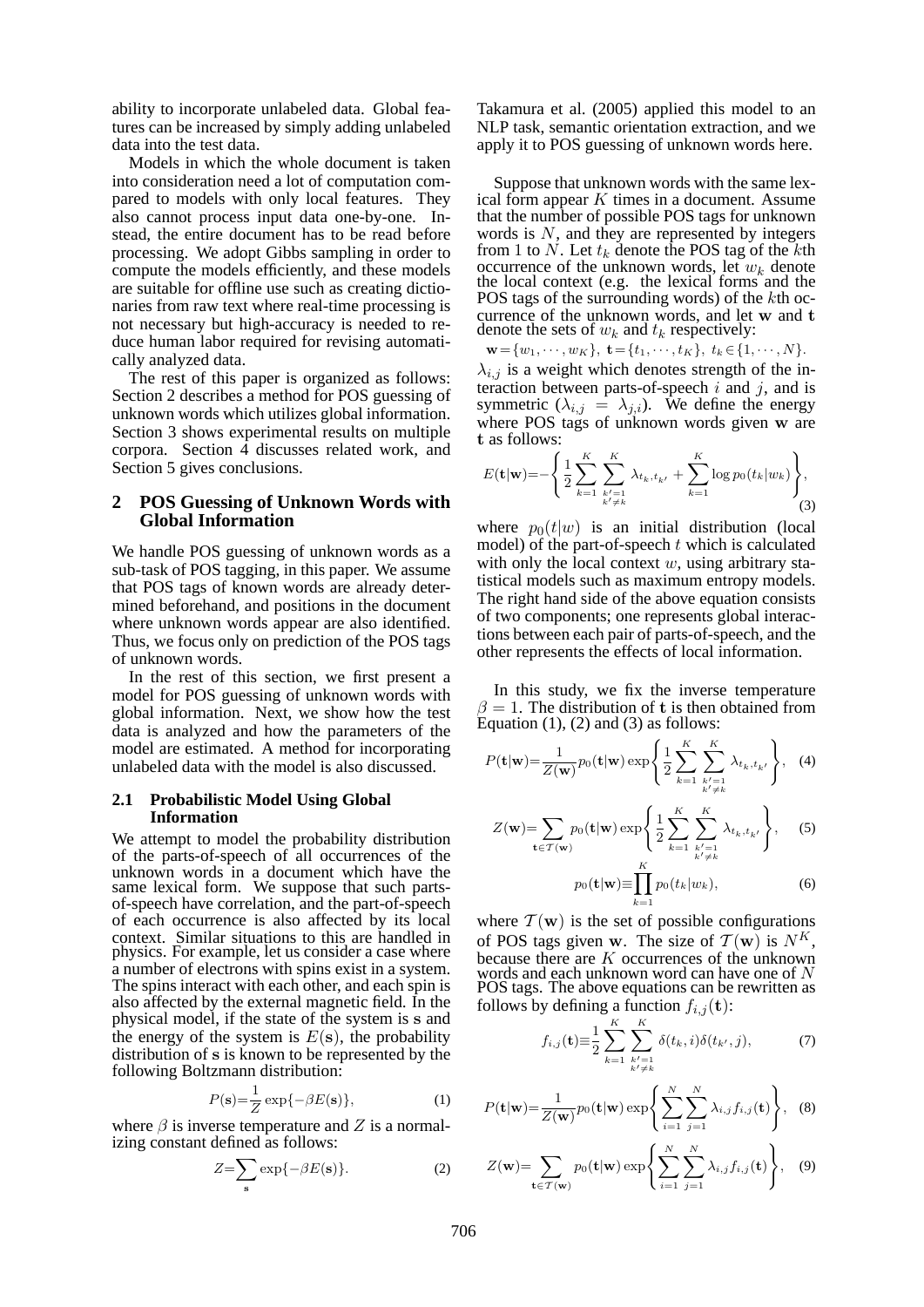where  $\delta(i, j)$  is the Kronecker delta:<br>  $\delta(i, j) = \begin{cases} 1 & (i = j), \\ 0 & (i \neq j). \end{cases}$ 

$$
\delta(i,j) = \begin{cases} 1 & (i=j), \\ 0 & (i \neq j). \end{cases} \tag{10}
$$

 $f_{i,j}(\mathbf{t})$  represents the number of occurrences of the POS tag pair  $i$  and  $j$  in the whole document (divided by 2), and the model in Equation (8) is essentially a maximum entropy model with the document level features.

As shown above, we consider the conditional joint probability of all the occurrences of the unknown words with the same lexical form in the document given their local contexts,  $P(\mathbf{t}|\mathbf{w})$ , in contrast to conventional approaches which assume independence of the sentences in the document and use the probabilities of all the words only in a sentence. Note that we assume independence between the unknown words with different lexical forms, and each set of the unknown words with the same lexical form is processed separately from the sets of other unknown words.

#### **2.2 Decoding**

Let us consider how to find the optimal POS tags t basing on the model, given  $K$  local contexts of the unknown words with the same lexical form (test data) w, an initial distribution  $p_0(t|w)$  and a set of model parameters  $\Lambda = {\lambda_{1,1}, \cdots, \lambda_{N,N}}$ . One way to do this is to find a set of POS tags which maximizes  $P(\mathbf{t}|\mathbf{w})$  among all possible candidates of t. However, the number of all possible candidates of the POS tags is  $N<sup>K</sup>$  and the calculation is generally intractable. Although HMMs, MEMMs, and CRFs use dynamic programming and some studies with probabilistic models which have specific structures use efficient algorithms (Wang et al., 2005), such methods cannot be applied here because we are considering interactions (dependencies) between all POS tags, and their joint distribution cannot be decomposed. Therefore, we use a sampling technique and approximate the solution using samples obtained from the probability distribution.

We can obtain a solution  $\hat{\mathbf{t}} = {\hat{t}_1, \dots, \hat{t}_K}$  as follows:

$$
\hat{t}_k = \underset{t}{\operatorname{argmax}} \ P_k(t|\mathbf{w}), \tag{11}
$$

where  $P_k(t|\mathbf{w})$  is the marginal distribution of the part-of-speech of the kth occurrence of the unknown words given a set of local contexts w, and is calculated as an expected value over the distribution of the unknown words as follows:<br>  $P_k(t|\mathbf{w}) = \sum_{P_k(t|\mathbf{w})} P_k(t|\mathbf{w})$ 

$$
P_k(t|\mathbf{w}) = \sum_{\substack{t_1,\dots,t_{k-1},t_{k+1},\dots,t_K\\t_k=t}} P(\mathbf{t}|\mathbf{w}),
$$
  
= 
$$
\sum_{\mathbf{t}\in\mathcal{T}(\mathbf{w})} \delta(t_k,t) P(\mathbf{t}|\mathbf{w}).
$$
 (12)

Expected values can be approximately calculated using enough number of samples generated from the distribution (MacKay, 2003). Suppose that  $A(\mathbf{x})$  is a function of a random variable x,  $P(\mathbf{x})$ 

| initialize $t^{(1)}$                                                                                         |
|--------------------------------------------------------------------------------------------------------------|
| for $m := 2$ to M                                                                                            |
| for $k := 1$ to $K$                                                                                          |
| $t_k^{(m)} \sim P(t_k   \mathbf{w}, t_1^{(m)}, \cdots, t_{k-1}^{(m)}, t_{k+1}^{(m-1)}, \cdots, t_K^{(m-1)})$ |

### Figure 1: Gibbs Sampling

is a distribution of **x**, and  $\{ \mathbf{x}^{(1)}, \cdots, \mathbf{x}^{(M)} \}$  are M samples generated from  $\tilde{P}(\mathbf{x})$ . Then, the expectation of  $A(x)$  over  $P(x)$  is approximated by the samples:

$$
\sum_{\mathbf{x}} A(\mathbf{x}) P(\mathbf{x}) \simeq \frac{1}{M} \sum_{m=1}^{M} A(\mathbf{x}^{(m)}).
$$
 (13)

Thus, if we have M samples  $\{\mathbf{t}^{(1)}, \cdots, \mathbf{t}^{(M)}\}$ generated from the conditional joint distribution  $P(\mathbf{t}|\mathbf{w})$ , the marginal distribution of each POS tag is approximated as follows:

$$
P_k(t|\mathbf{w}) \simeq \frac{1}{M} \sum_{m=1}^{M} \delta(t_k^{(m)}, t). \tag{14}
$$

Next, we describe how to generate samples from the distribution. We use Gibbs sampling for this purpose. Gibbs sampling is one of the Markov chain Monte Carlo (MCMC) methods, which can generate samples efficiently from highdimensional probability distributions (Andrieu et al., 2003). The algorithm is shown in Figure 1. The algorithm firstly set the initial state  $t^{(1)}$ , then one new random variable is sampled at a time from the conditional distribution in which all other variables are fixed, and new samples are created by repeating the process. Gibbs sampling is easy to implement and is guaranteed to converge to the true distribution. The conditional distribution  $P(t_k|\mathbf{w}, t_1, \cdots, t_{k-1}, t_{k+1}, \cdots, t_K)$  in Figure 1 can be calculated simply as follows:

$$
P(t_k|\mathbf{w}, t_1, \dots, t_{k-1}, t_{k+1}, \dots, t_K)
$$
\n
$$
= \frac{P(\mathbf{t}|\mathbf{w})}{P(t_1, \dots, t_{k-1}, t_{k+1}, \dots, t_K|\mathbf{w})},
$$
\n
$$
= \frac{\frac{1}{Z(\mathbf{w})}p_0(\mathbf{t}|\mathbf{w})\exp\{\frac{1}{2}\sum_{k'=1}^K \sum_{k'' \neq k'}^{K'} \lambda_{t_{k'}, t_{k''}}\}}{\sum_{t_{k'=1}^N}^{N} P(t_1, \dots, t_{k-1}, t_k^*, t_{k+1}, \dots, t_K|\mathbf{w})},
$$
\n
$$
= \frac{p_0(t_k|w_k)\exp\{\sum_{k' \neq k}^{K'} \lambda_{t_{k'}, t_k}\}}{\sum_{t_{k'=1}^N}^{N} p_0(t_k^*|w_k)\exp\{\sum_{k' \neq k}^{K'} \lambda_{t_{k'}, t_k^*}\}},
$$
\n(15)

where the last equation is obtained using the following relation:

$$
\frac{1}{2}\sum_{k'=1}^K\sum_{k''=1 \atop k''\neq k'}^K \lambda_{t_{k'},t_{k''}} = \frac{1}{2}\sum_{k'=1 \atop k'\neq k}^K\sum_{k''=1 \atop k''\neq k,k'''\neq k'}^K \lambda_{t_{k'},t_{k''}} + \sum_{k'=1 \atop k'\neq k}^K \lambda_{t_{k'},t_k}.
$$

In later experiments, the number of samples  $M$  is set to 100, and the initial state  $t^{(1)}$  is set to the POS tags which maximize  $p_0(t|\mathbf{w})$ .

The optimal solution obtained by Equation (11) maximizes the probability of each POS tag given w, and this kind of approach is known as the maximum posterior marginal (MPM) estimate (Marroquin, 1985). Finkel et al. (2005) used simulated annealing with Gibbs sampling to find a solution in a similar situation. Unlike simulated annealing, this approach does not need to define a cooling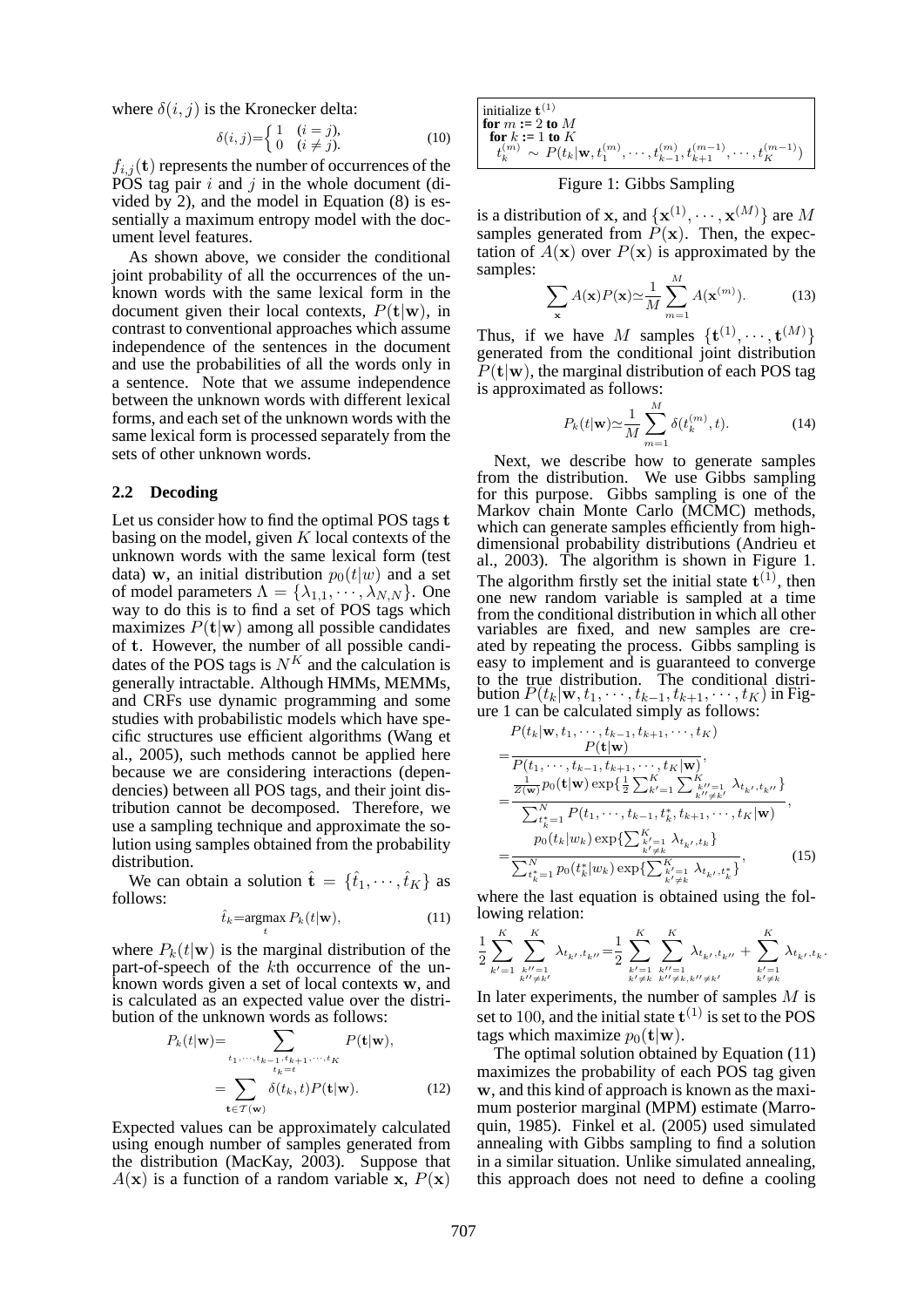schedule. Furthermore, this approach can obtain not only the best solution but also the second best or the other solutions according to  $P_k(t|\mathbf{w})$ , which are useful when this method is applied to semiautomatic construction of dictionaries because human annotators can check the ranked lists of candidates.

#### **2.3 Parameter Estimation**

Let us consider how to estimate the parameter  $\Lambda = {\lambda_{1,1}, \cdots, \lambda_{N,N}}$  in Equation (8) from training data consisting of  $L$  examples;  $\{\langle \mathbf{w}^1, \mathbf{t}^1 \rangle, \cdots, \langle \mathbf{w}^L, \mathbf{t}^L \rangle\}$  (i.e., the training data contains L different lexical forms of unknown words). We define the following objective function  $\mathcal{L}_\Lambda$ , and find  $\Lambda$  which maximizes  $\mathcal{L}_\Lambda$  (the subscript  $\overrightarrow{\Lambda}$  denotes being parameterized by  $\overrightarrow{\Lambda}$ ):

$$
\mathcal{L}_{\Lambda} = \log \prod_{l=1}^{L} P_{\Lambda}(\mathbf{t}^{l}|\mathbf{w}^{l}) + \log P(\Lambda),
$$
\n
$$
= \log \prod_{l=1}^{L} \frac{1}{Z_{\Lambda}(\mathbf{w}^{l})} p_{0}(\mathbf{t}^{l}|\mathbf{w}^{l}) \exp \left\{ \sum_{i=1}^{N} \sum_{j=1}^{N} \lambda_{i,j} f_{i,j}(\mathbf{t}^{l}) \right\}
$$
\n
$$
+ \log P(\Lambda),
$$
\n
$$
= \sum_{l=1}^{L} \left[ -\log Z_{\Lambda}(\mathbf{w}^{l}) + \log p_{0}(\mathbf{t}^{l}|\mathbf{w}^{l}) + \sum_{i=1}^{N} \sum_{j=1}^{N} \lambda_{i,j} f_{i,j}(\mathbf{t}^{l}) \right]
$$
\n
$$
+ \log P(\Lambda).
$$
\n(16)

The partial derivatives of the objective function are: 1

$$
\tilde{\frac{\partial \mathcal{L}_{\Lambda}}{\partial \lambda_{i,j}}} = \sum_{l=1}^{L} \left[ f_{i,j}(\mathbf{t}^{l}) - \frac{\partial}{\partial \lambda_{i,j}} \log Z_{\Lambda}(\mathbf{w}^{l}) \right] + \frac{\partial}{\partial \lambda_{i,j}} \log P(\Lambda),
$$
\n
$$
= \sum_{l=1}^{L} \left[ f_{i,j}(\mathbf{t}^{l}) - \sum_{\mathbf{t} \in \mathcal{T}(\mathbf{w}^{l})} f_{i,j}(\mathbf{t}) P_{\Lambda}(\mathbf{t}|\mathbf{w}^{l}) \right] + \frac{\partial}{\partial \lambda_{i,j}} \log P(\Lambda).
$$
\n(17)

We use Gaussian priors (Chen and Rosenfeld, 1999) for  $P(\Lambda)$ :

$$
\log P(\Lambda) = -\sum_{i=1}^{N} \sum_{j=1}^{N} \frac{\lambda_{i,j}^2}{2\sigma^2} + C, \quad \frac{\partial}{\partial \lambda_{i,j}} \log P(\Lambda) = -\frac{\lambda_{i,j}}{\sigma^2}
$$

where C is a constant and  $\sigma$  is set to 1 in later experiments. The optimal  $\Lambda$  can be obtained by quasi-Newton methods using the above  $\mathcal{L}_{\Lambda}$  and  $\overline{\partial} \mathcal{L}_\Lambda$  $\frac{\partial \mathcal{L}_{A}}{\partial \lambda_{i,j}}$ , and we use L-BFGS (Liu and Nocedal, 1989) for this purpose<sup>2</sup> . However, the calculation is intractable because  $Z_{\Lambda}(\mathbf{w}^l)$  (see Equation (9)) in Equation (16) and a term in Equation (17) contain summations over all the possible POS tags. To cope with the problem, we use the sampling technique again for the calculation, as suggested by Rosenfeld et al. (2001).  $Z_{\Lambda}(\mathbf{w}^l)$  can be approximated using M samples  $\{\mathbf{t}^{(1)}, \cdots, \mathbf{t}^{(M)}\}$  generated from  $p_0(\mathbf{t}|\mathbf{w}^l)$ :

$$
Z_{\Lambda}(\mathbf{w}^{l}) = \sum_{\mathbf{t} \in \mathcal{T}(\mathbf{w}^{l})} p_0(\mathbf{t}|\mathbf{w}^{l}) \exp \left\{ \sum_{i=1}^{N} \sum_{j=1}^{N} \lambda_{i,j} f_{i,j}(\mathbf{t}) \right\},\,
$$

$$
\simeq \frac{1}{M} \sum_{m=1}^{M} \exp\left\{ \sum_{i=1}^{N} \sum_{j=1}^{N} \lambda_{i,j} f_{i,j}(\mathbf{t}^{(m)}) \right\}.
$$
 (18)

The term in Equation (17) can also be approximated using M samples  $\{\mathbf{t}^{(1)}, \cdots, \mathbf{t}^{(M)}\}$  generated from  $P_{\Lambda}(\mathbf{t}|\mathbf{w}^l)$  with Gibbs sampling:

$$
\sum_{\mathbf{t}\in\mathcal{T}(\mathbf{w}^l)} f_{i,j}(\mathbf{t}) P_{\Lambda}(\mathbf{t}|\mathbf{w}^l) \simeq \frac{1}{M} \sum_{m=1}^M f_{i,j}(\mathbf{t}^{(m)}).
$$
 (19)

In later experiments, the initial state  $t^{(1)}$  in Gibbs sampling is set to the gold standard tags in the training data.

### **2.4 Use of Unlabeled Data**

In our model, unlabeled data can be easily used by simply concatenating the test data and the unlabeled data, and decoding them in the testing phase. Intuitively, if we increase the amount of the test data, test examples with informative local features may increase. The POS tags of such examples can be easily predicted, and they are used as global features in prediction of other examples. Thus, this method uses unlabeled data in only the testing phase, and the training phase is the same as the case with no unlabeled data.

#### **3 Experiments**

#### **3.1 Data and Procedure**

We use eight corpora for our experiments; the Penn Chinese Treebank corpus 2.0 (CTB), a part of the PFR corpus (PFR), the EDR corpus (EDR), the Kyoto University corpus version 2 (KUC), the RWCP corpus (RWC), the GENIA corpus 3.02p (GEN), the SUSANNE corpus (SUS) and the Penn Treebank WSJ corpus (WSJ), (cf. Table 1). All the corpora are POS tagged corpora in Chinese(C), English $(E)$  or Japanese $(J)$ , and they are split into three portions; training data, test data and unlabeled data. The unlabeled data is used in experiments of semi-supervised learning, and POS tags of unknown words in the unlabeled data are eliminated. Table 1 summarizes detailed information about the corpora we used: the language, the number of POS tags, the number of open class tags (POS tags that unknown words can have, described later), the sizes of training, test and unlabeled data, and the splitting method of them. For the test data and the unlabeled data, unknown words are defined as words that do not appear in the training data. The number of unknown words in the test data of each corpus is shown in Table 1, parentheses. Accuracy of POS guessing of unknown words is calculated based on how many words among them are correctly POS-guessed.

Figure 2 shows the procedure of the experiments. We split the training data into two parts; the first half as sub-training data 1 and the latter half as sub-training data 2 (Figure 2,  $*1$ ). Then, we check the words that appear in the sub-training

.

<sup>&</sup>lt;sup>2</sup>In later experiments, L-BFGS often did not converge completely because we used approximation with Gibbs sampling, and we stopped iteration of L-BFGS in such cases.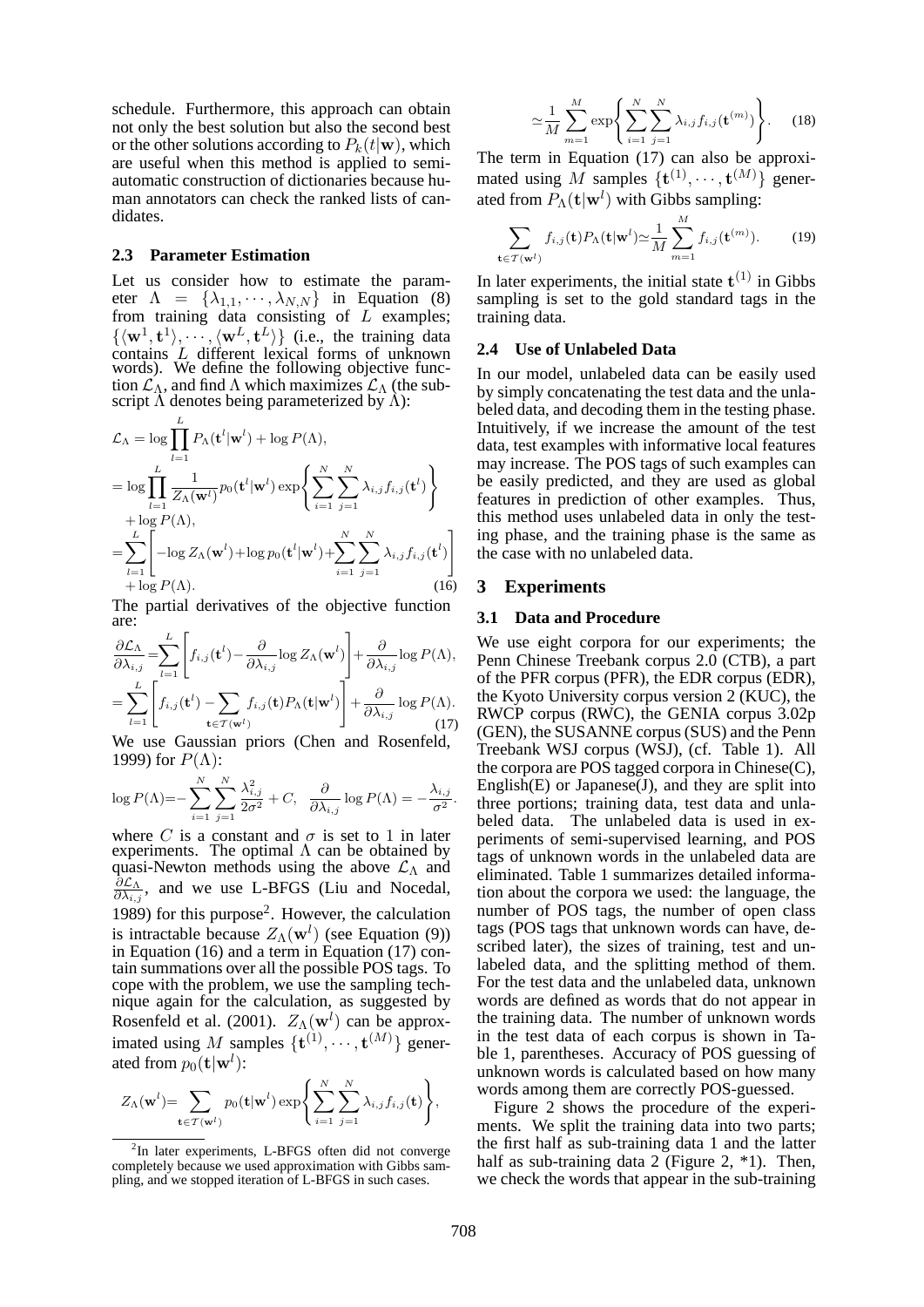| Corpus            | # of POS     | # of Tokens (# of Unknown Words) [partition in the corpus] |                                                              |                                                          |
|-------------------|--------------|------------------------------------------------------------|--------------------------------------------------------------|----------------------------------------------------------|
| (Lang.)           | (Open Class) | Training                                                   | <b>Test</b>                                                  | Unlabeled                                                |
| <b>CTB</b>        | 34           | 84.937                                                     | 7,980 (749)                                                  | 6.801                                                    |
| (C)               | (28)         | [sec. $1-270$ ]                                            | [sec. $271-300$ ]                                            | [sec. $301-325$ ]                                        |
| <b>PFR</b>        | 42           | 304.125                                                    | 370,627 (27,774)                                             | 445,969                                                  |
| (C)               | (39)         | [Jan. 1–Jan. 9]                                            | [Jan. 10-Jan. 19]                                            | [Jan. 20–Jan. 31]                                        |
| <b>EDR</b>        | 15           | 2,550,532                                                  | 1,280,057 (24,178)                                           | 1,274,458                                                |
| $\textcircled{J}$ | (15)         | $\lceil id = 4n + 0, id = 4n + 1 \rceil$                   | $\lceil id = 4n + 2 \rceil$                                  | $\lceil id = 4n + 3 \rceil$                              |
| KUC               | 40           | 198.514                                                    | 31,302 (2,477)                                               | 41,227                                                   |
| $\textcircled{J}$ | (36)         | [Jan. 1–Jan. 8]                                            | [Jan. 9]                                                     | [Jan. $10$ ]                                             |
| <b>RWC</b>        | 66           | 487.333                                                    | 190,571 (11,177)                                             | 210,096                                                  |
| $\mathrm{J}$      | (55)         | $[1-10,000$ th sentences]                                  | $[10,001-14,000$ th sentences]                               | $[14,001-18,672$ th sentences]                           |
| <b>GEN</b>        | 47           | 243.180                                                    | 123,386 (7,775)                                              | 134.380                                                  |
| (E)               | (36)         | $[1-10,000$ th sentences]                                  | $[10,001-15,000$ th sentences]                               | $[15,001-20,546th$ sentences]                            |
| <b>SUS</b><br>(E) | 125<br>(90)  | 74.902<br>[sec. A01-08, G01-08.]<br>$J01-08$ , $N01-08$ ]  | 37,931 (5,760)<br>[sec. A09-12, G09-12,<br>$J09-17. N09-121$ | 37,593<br>[sec. A13-20, G13-22,<br>$J21-24$ , $N13-18$ ] |
| WSJ               | 45           | 912.344                                                    | 129,654 (4,253)                                              | 131.768                                                  |
| (E)               | (33)         | [sec. $0-18$ ]                                             | [sec. $22-24$ ]                                              | [sec. $19-21$ ]                                          |

Table 1: Statistical Information of Corpora



Figure 2: Experimental Procedure

data 1 but not in the sub-training data 2, or vice versa. We handle these words as (*pseudo*) unknown words in the training data. Such (two-fold) cross-validation is necessary to make training examples that contain unknown words<sup>3</sup>. POS tags that these pseudo unknown words have are defined as open class tags, and only the open class tags are considered as candidate POS tags for unknown words in the test data (i.e.,  $N$  is equal to the number of the open class tags). In the training phase, we need to estimate two types of parameters; local model (parameters), which is necessary to calculate  $p_0(\bar{t}|w)$ , and global model (parameters), i.e.,  $\lambda_{i,j}$ . The local model parameters are estimated using all the training data (Figure 2, \*2). Local model parameters and training data are necessary to estimate the global model parameters, but the global model parameters cannot be estimated from the same training data from which the local model parameters are estimated. In order to estimate the global model parameters, we firstly train sub-local models 1 and 2 from the sub-training data 1 and 2 respectively (Figure 2, \*3). The sub-local models 1 and 2 are used for calculating  $p_0(t|w)$  of unknown words in the sub-training data 2 and 1 respectively, when the global model parameters are estimated from the entire training data. In the testing phase,  $p_0(t|w)$  of unknown words in the test data are calculated using the local model parameters which are estimated from the entire training data, and test results are obtained using the global model with the local model.

Global information cannot be used for unknown words whose lexical forms appear only once in the training or test data, so we process only nonunique unknown words (unknown words whose lexical forms appear more than once) using the proposed model. In the testing phase, POS tags of unique unknown words are determined using only the local information, by choosing POS tags which maximize  $p_0(t|w)$ .

Unlabeled data can be optionally used for semisupervised learning. In that case, the test data and the unlabeled data are concatenated, and the best POS tags which maximize the probability of the mixed data are searched.

#### **3.2 Initial Distribution**

In our method, the initial distribution  $p_0(t|w)$  is used for calculating the probability of  $\bar{t}$  given local context w (Equation  $(8)$ ). We use maximum entropy (ME) models for the initial distribution.  $p_0(t|w)$  is calculated by ME models as follows (Berger et al., 1996):

$$
p_0(t|w) = \frac{1}{Y(w)} \exp\left\{\sum_{h=1}^H \alpha_h g_h(w, t)\right\},\qquad(20)
$$

<sup>&</sup>lt;sup>3</sup>A major method for generating such pseudo unknown words is to collect the words that appear only once in a corpus (Nagata, 1999). These words are called *hapax legomena* and known to have similar characteristics to real unknown words (Baayen and Sproat, 1996). These words are interpreted as being collected by the leave-one-out technique (which is a special case of cross-validation) as follows: One word is picked from the corpus and the rest of the corpus is considered as training data. The picked word is regarded as an unknown word if it does not exist in the training data. This procedure is iterated for all the words in the corpus. However, this approach is not applicable to our experiments because those words that appear only once in the corpus do not have global information and are useless for learning the global model, so we use the two-fold cross validation method.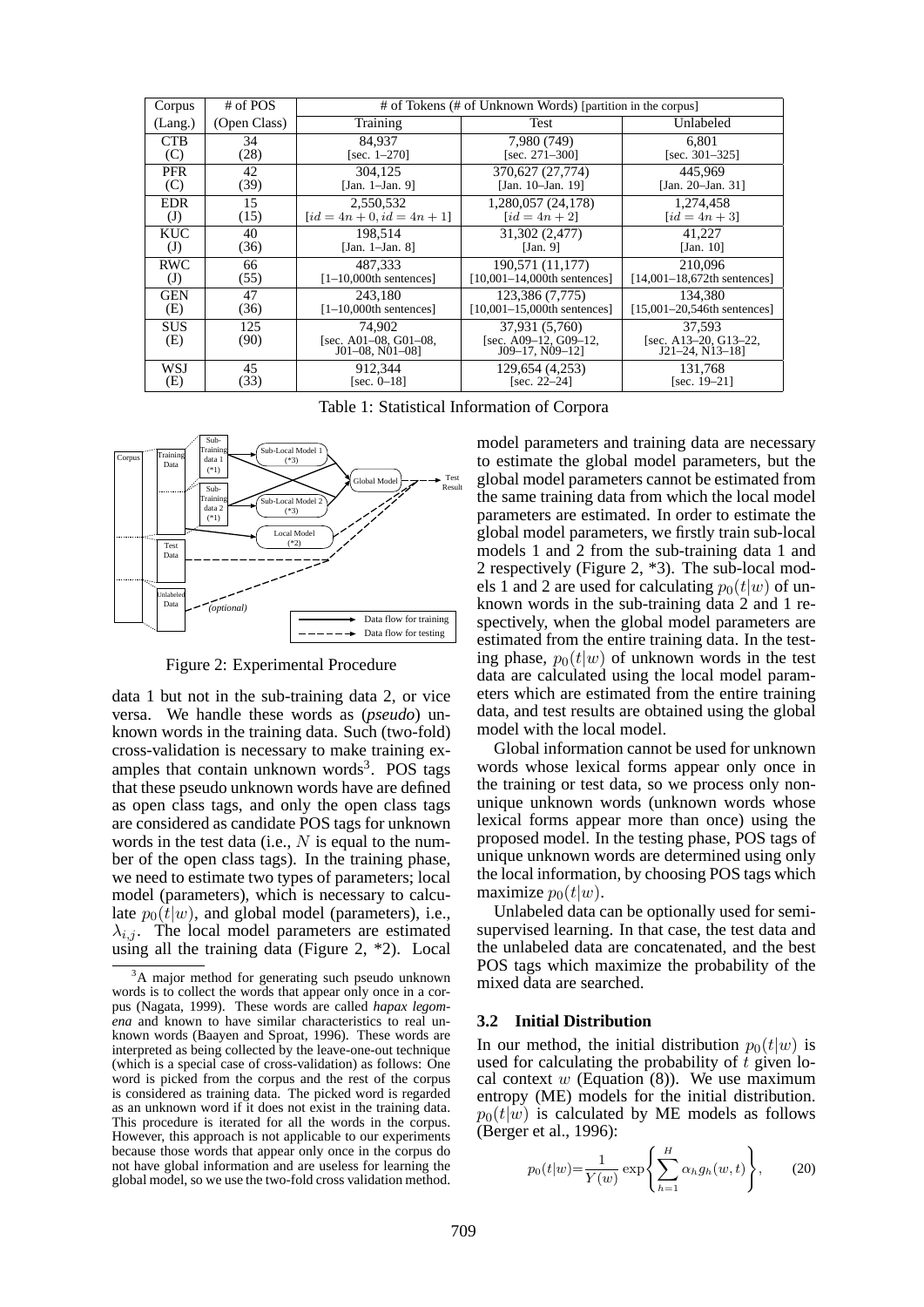| Language | Features                                                                          |
|----------|-----------------------------------------------------------------------------------|
| English  | Prefixes of $\omega_0$ up to four characters,                                     |
|          | suffixes of $\omega_0$ up to four characters,                                     |
|          | $\omega_0$ contains Arabic numerals,                                              |
|          | $\omega_0$ contains uppercase characters,                                         |
|          | $\omega_0$ contains hyphens.                                                      |
| Chinese  | Prefixes of $\omega_0$ up to two characters,                                      |
| Japanese | suffixes of $\omega_0$ up to two characters,                                      |
|          | $\psi_1, \psi_{ \omega_0 }, \psi_1 \& \psi_{ \omega_0 },$                         |
|          | $\bigcup_{i=1}^{ \omega_0 } \{\psi_i\}$ (set of character types).                 |
| (common) | $ \omega_0 $ (length of $\omega_0$ ),                                             |
|          | $\tau_{-1}, \tau_{+1}, \tau_{-2} \& \tau_{-1}, \tau_{+1} \& \tau_{+2},$           |
|          | $\tau_{-1}$ & $\tau_{+1}, \omega_{-1}$ & $\tau_{-1}, \omega_{+1}$ & $\tau_{+1}$ , |
|          | $\omega_{-2}$ & $\tau_{-2}$ & $\omega_{-1}$ & $\tau_{-1}$ ,                       |
|          | $\omega_{+1}$ & $\tau_{+1}$ & $\omega_{+2}$ & $\tau_{+2}$ ,                       |
|          | $\omega_{-1}$ & $\tau_{-1}$ & $\omega_{+1}$ & $\tau_{+1}$ .                       |

Table 2: Features Used for Initial Distribution

$$
Y(w) = \sum_{t=1}^{N} \exp\left\{\sum_{h=1}^{H} \alpha_h g_h(w, t)\right\},\tag{21}
$$

where  $g_h(w, t)$  is a binary feature function. We assume that each local context w contains the following information about the unknown word:

- The POS tags of the two words on each side of the unknown word:  $\tau_{-2}, \tau_{-1}, \tau_{+1}, \tau_{+2}.^4$
- The lexical forms of the unknown word itself and the two words on each side of the unknown word:  $\omega_{-2}, \omega_{-1}, \omega_0, \omega_{+1}, \omega_{+2}.$
- The character types of all the characters composing the unknown word:  $\psi_1, \dots, \psi_{|\omega_0|}$ . We use six character types: alphabet, numeral (Arabic and Chinese numerals), symbol, Kanji (Chinese character), Hiragana (Japanese script) and Katakana (Japanese script).

A feature function  $q_h(w, t)$  returns 1 if w and t satisfy certain conditions, and otherwise 0; for example:

 $g_{123}(w, t) = \begin{cases} 1 & (\omega_{-1} = \text{``President''} \text{ and } \tau_{-1} = \text{``NNP''} \text{ and } t = 5), \\ 0 & \text{otherwise} \end{cases}$ 0 (otherwise).

The features we use are shown in Table 2, which are based on the features used by Ratnaparkhi (1996) and Uchimoto et al. (2001).

The parameters  $\alpha_h$  in Equation (20) are estimated using all the words in the training data whose POS tags are the open class tags.

#### **3.3 Experimental Results**

The results are shown in Table 3. In the table, *local*, *local+global* and *local+global w/ unlabeled* indicate that the results were obtained using only local information, local and global information, and local and global information with the extra unlabeled data, respectively. The results using only local information were obtained by choosing POS

| PFR (Chinese)  |                                          |  |  |
|----------------|------------------------------------------|--|--|
| $+162$         | vn (verbal noun)                         |  |  |
| $+150$         | ns (place name)                          |  |  |
| $+86$          | nz (other proper noun)                   |  |  |
| $+85$          | j (abbreviation)                         |  |  |
| $+61$          | nr (personal name)                       |  |  |
|                |                                          |  |  |
| $-26$          | m (numeral)                              |  |  |
| $-100$         | v (verb)                                 |  |  |
| RWC (Japanese) |                                          |  |  |
| $+33$          | noun-proper noun-person name-family name |  |  |
| $+32$          | noun-proper noun-place name              |  |  |
| $+28$          | noun-proper noun-organization name       |  |  |
| $+17$          | noun-proper noun-person name-first name  |  |  |
| $+6$           | noun-proper noun                         |  |  |
| $+4$           | noun-sahen noun                          |  |  |
|                |                                          |  |  |
| $-2$           | noun-proper noun-place name-country name |  |  |
| $-29$          | noun                                     |  |  |
| SUS (English)  |                                          |  |  |
| $+13$          | $NP$ (proper noun)                       |  |  |
| $+6$           | JJ (adjective)                           |  |  |
| $+2$           | VVD (past tense form of lexical verb)    |  |  |
| $+2$           | NNL (locative noun)                      |  |  |
| $+2$           | NNJ (organization noun)                  |  |  |
|                |                                          |  |  |
| $-3$           | NN (common noun)                         |  |  |
| $^{-6}$        | NNU (unit-of-measurement noun)           |  |  |

Table 4: Ordered List of Increased/Decreased Number of Correctly Tagged Words

tags  $\hat{\mathbf{t}} = {\hat{t}_1, \dots, \hat{t}_K}$  which maximize the probabilities of the local model:

$$
\hat{t}_k = \underset{t}{\operatorname{argmax}} \ p_0(t|w_k). \tag{22}
$$

The table shows the accuracies, the numbers of errors, the p-values of McNemar's test against the results using only local information, and the numbers of non-unique unknown words in the test data. On an Opteron 250 processor with 8GB of RAM, model parameter estimation and decoding without unlabeled data for the eight corpora took 117 minutes and 39 seconds in total, respectively.

In the CTB, PFR, KUC, RWC and WSJ corpora, the accuracies were improved using global information (statistically significant at  $p < 0.05$ ), compared to the accuracies obtained using only local information. The increases of the accuracies on the English corpora (the GEN and SUS corpora) were small. Table 4 shows the increased/decreased number of correctly tagged words using global information in the PFR, RWC and SUS corpora. In the PFR (Chinese) and RWC (Japanese) corpora, many proper nouns were correctly tagged using global information. In Chinese and Japanese, proper nouns are not capitalized, therefore proper nouns are difficult to distinguish from common nouns with only local information. One reason that only the small increases were obtained with global information in the English corpora seems to be the low ambiguities of proper nouns. Many verbal nouns in PFR and a few sahen-nouns (Japanese verbal nouns) in RWC, which suffer from the problem of possibility-based POS tags, were also correctly tagged using global information. When the unlabeled data was used, the number of nonunique words in the test data increased. Compared with the case without the unlabeled data, the accu-

<sup>&</sup>lt;sup>4</sup>In both the training and the testing phases, POS tags of known words are given from the corpora. When these surrounding words contain unknown words, their POS tags are represented by a special tag *Unk*.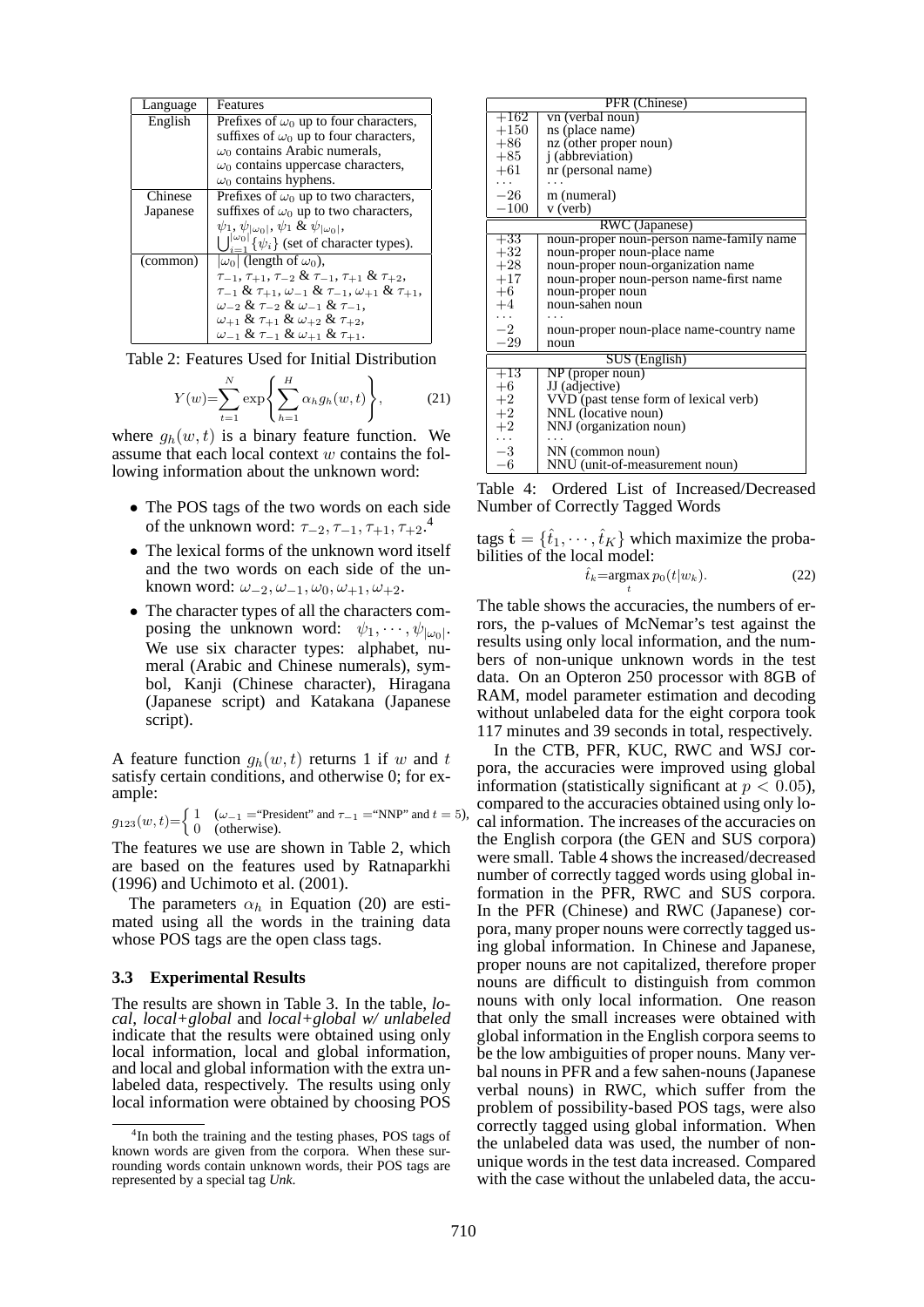| Corpus       | Accuracy for Unknown Words (# of Errors)                           |                                    |                                   |  |
|--------------|--------------------------------------------------------------------|------------------------------------|-----------------------------------|--|
| (Lang.)      | [p-value] $\langle \# \text{ of Non-unique Unknown Words} \rangle$ |                                    |                                   |  |
|              | local                                                              | local+global                       | local+global w/ unlabeled         |  |
| CTB          | 0.7423(193)                                                        | 0.7717(171)                        | 0.7704(172)                       |  |
| (C)          |                                                                    | $[0.0000]$ $\langle 344 \rangle$   | $[0.0001]$ $\langle 361 \rangle$  |  |
| <b>PFR</b>   | $\overline{0.6499(9723)}$                                          | 0.6690(9193)                       | 0.6785(8930)                      |  |
| (C)          |                                                                    | $[0.0000]$ $\langle 16019 \rangle$ | $[0.0000]$ $(18861)$              |  |
| <b>EDR</b>   | 0.9639(874)                                                        | 0.9643(863)                        | 0.9651(844)                       |  |
| $\mathrm{J}$ |                                                                    | $[0.1775]$ $\langle 4903 \rangle$  | $[0.0034]$ $\langle 7770 \rangle$ |  |
| <b>KUC</b>   | 0.7501(619)                                                        | 0.7634(586)                        | 0.7562(604)                       |  |
| $\mathrm{J}$ |                                                                    | $[0.0000]$ $\langle 788 \rangle$   | $[0.0872]$ $\langle 936 \rangle$  |  |
| <b>RWC</b>   | 0.7699(2572)                                                       | 0.7785(2476)                       | 0.7787(2474)                      |  |
| (J)          |                                                                    | $[0.0000]$ $(5044)$                | $[0.0000]$ $(5878)$               |  |
| <b>GEN</b>   | 0.8836(905)                                                        | 0.8837(904)                        | 0.8863(884)                       |  |
| (E)          |                                                                    | $[1.0000]$ $\langle 4094 \rangle$  | $[0.0244]$ $\langle 4515 \rangle$ |  |
| <b>SUS</b>   | 0.7934(1190)                                                       | 0.7957(1177)                       | $\overline{0.7979(1164)}$         |  |
| (E)          |                                                                    | $[0.1878]$ $(3210)$                | $[0.0116]$ $\langle 3583 \rangle$ |  |
| WSJ          | 0.8345(704)                                                        | 0.8368(694)                        | 0.8352(701)                       |  |
| (E)          |                                                                    | $[0.0162]$ $\langle 1412 \rangle$  | $[0.7103]$ $\langle 1627 \rangle$ |  |

Table 3: Results of POS Guessing of Unknown Words

| Corpus  | $Mean \pm Standard$ Deviation |                     |  |
|---------|-------------------------------|---------------------|--|
| (Lang.) | Marginal                      | S.A.                |  |
| CTB(C)  | $0.7696 \pm 0.0021$           | $0.7682 \pm 0.0028$ |  |
| PFR(C)  | $0.6707 + 0.0010$             | $0.6712 \pm 0.0014$ |  |
| EDR(J)  | $0.9644 + 0.0001$             | $0.9645 \pm 0.0001$ |  |
| KUC(J)  | $0.7595 \pm 0.0031$           | $0.7612 \pm 0.0018$ |  |
| RWC(J)  | $0.7777 \pm 0.0017$           | $0.7772 \pm 0.0020$ |  |
| GEN(E)  | $0.8841 \pm 0.0009$           | $0.8840 \pm 0.0007$ |  |
| SUS(E)  | $0.7997 \pm 0.0038$           | $0.7995 \pm 0.0034$ |  |
| WSJ(E)  | $0.8366 \pm 0.0013$           | $0.8360 \pm 0.0021$ |  |

Table 5: Results of Multiple Trials and Comparison to Simulated Annealing

racies increased in several corpora but decreased in the CTB, KUC and WSJ corpora.

Since our method uses Gibbs sampling in the training and the testing phases, the results are affected by the sequences of random numbers used in the sampling. In order to investigate the influence, we conduct 10 trials with different sequences of pseudo random numbers. We also conduct experiments using simulated annealing in decoding, as conducted by Finkel et al. (2005) for information extraction. We increase inverse temperature  $\beta$ in Equation (1) from  $\beta = 1$  to  $\beta \approx \infty$  with the linear cooling schedule. The results are shown in Table 5. The table shows the mean values and the standard deviations of the accuracies for the 10 trials, and *Marginal* and *S.A.* mean that decoding is conducted using Equation (11) and simulated annealing respectively. The variances caused by random numbers and the differences of the accuracies between *Marginal* and *S.A.* are relatively small.

### **4 Related Work**

Several studies concerning the use of global information have been conducted, especially in named entity recognition, which is a similar task to POS guessing of unknown words. Chieu and Ng (2002) conducted named entity recognition using global features as well as local features. In their ME model-based method, some global features were used such as "when the word appeared first in a position other than the beginning of sentences, the word was capitalized or not". These global features are static and can be handled in the same manner as local features, therefore Viterbi decoding was used. The method is efficient but does not handle interactions between labels.

Finkel et al. (2005) proposed a method incorporating non-local structure for information extraction. They attempted to use *label consistency* of named entities, which is the property that named entities with the same lexical form tend to have the same label. They defined two probabilistic models; a local model based on conditional random fields and a global model based on loglinear models. Then the final model was constructed by multiplying these two models, which can be seen as unnormalized log-linear interpolation (Klakow, 1998) of the two models which are weighted equally. In their method, interactions between labels in the whole document were considered, and they used Gibbs sampling and simulated annealing for decoding. Our model is largely similar to their model. However, in their method, parameters of the global model were estimated using relative frequencies of labels or were selected by hand, while in our method, global model parameters are estimated from training data so as to fit to the data according to the objective function.

One approach for incorporating global information in natural language processing is to utilize consistency of labels, and such an approach have been used in other tasks. Takamura et al. (2005) proposed a method based on the spin models in physics for extracting semantic orientations of words. In the spin models, each electron has one of two states, *up* or *down*, and the models give probability distribution of the states. The states of electrons interact with each other and neighboring electrons tend to have the same spin. In their